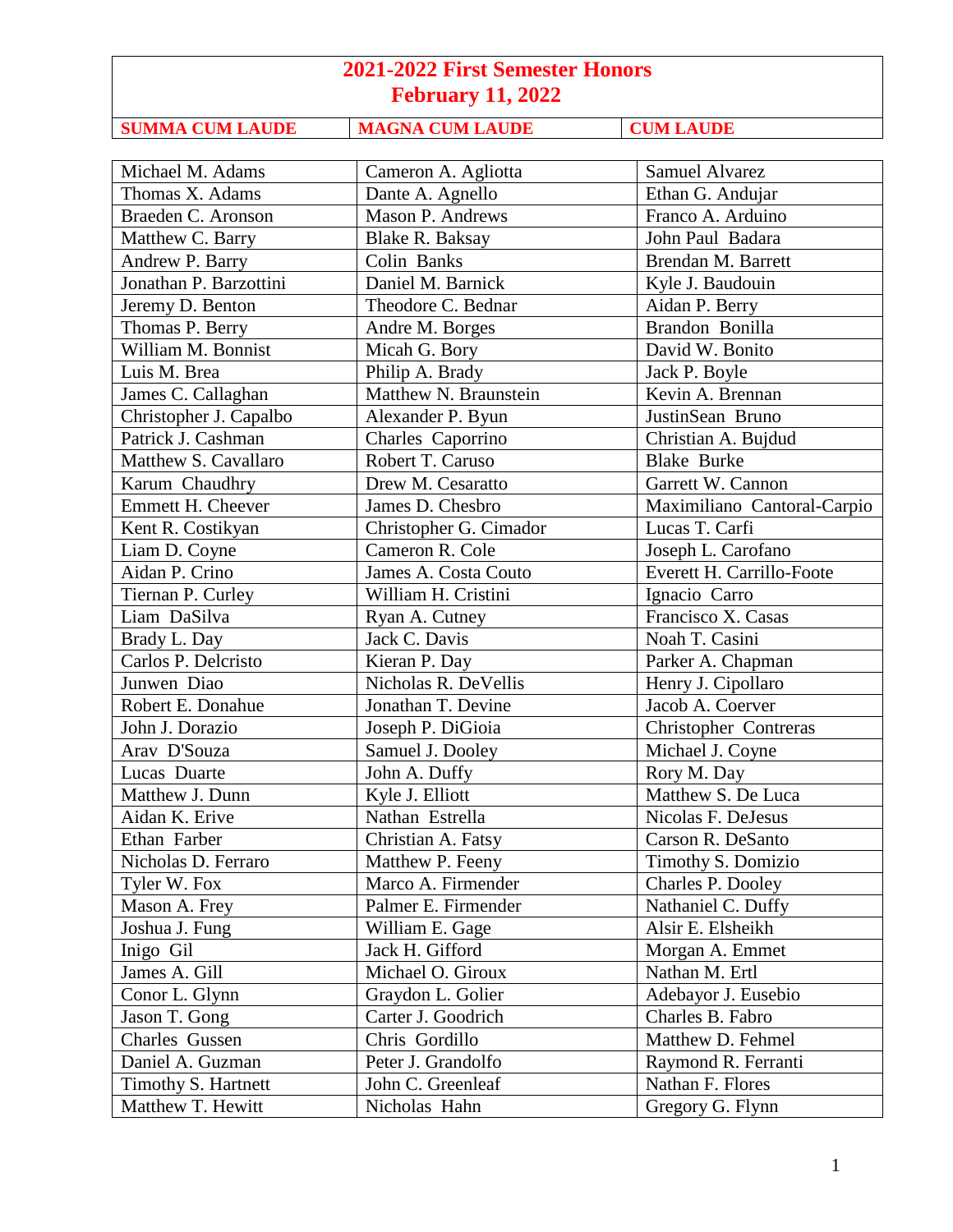**SUMMA CUM LAUDE MAGNA CUM LAUDE CUM LAUDE** 

| Hugh F. Hutchinson  | Max E. Hazelton       | Bryan D. Galicia           |
|---------------------|-----------------------|----------------------------|
| Evan M. Jang        | David P. Hefferon     | Peter B. Grace             |
| Henry G. Johnson    | Jackson E. Hicks      | Jude M. Gussen             |
| Henry O. Keller     | Ryan S. Hicks         | James T. Heber             |
| Rajan Khanna        | Harry Hoffmann        | Thomas J. Heger            |
| Henry A. King       | Fionn J. Hogan        | Liam E. Hendricks          |
| Samuel King         | William E. Huntington | Richard A. Herrera         |
| Andrew W. Kopchick  | James R. Iaropoli     | Liam J. Hickey             |
| Liam S. Lafond      | Robert T. James       | Eric J. Hoerdemann         |
| Donald J. Lee       | John D. Jordan        | Tiankai Huang              |
| Harrison M. Lent    | Colin N. Kalagher     | Christopher Huerta-Arriaga |
| Benjamin Lester     | William M. Kane       | Anderson J. Jara-Pelaez    |
| Maddux B. Little    | George P. Kane        | Quinn M. Jennings          |
| Luke T. Lombardo    | Garrett J. Keane      | Isaiah C. Joseph           |
| Preston C. Lyons    | Kyle J. Khursigara    | Charles B. Kane            |
| Daniel Maloney      | Bowie J. Kohler       | Matthew L. Kelly           |
| Matthew M. Mancini  | Alexander R. Leporati | Daniel J. King             |
| Patrick Mancini     | Conor J. Lillis       | Timothy S. King            |
| Clayton P. Manley   | Patrick O. Lillis     | Zalan L. Kovacs            |
| Jack G. Marcus      | Colby R. Lintell      | Alexander T. Kuczynski     |
| Joseph M. Marotta   | Peter J. Lynch        | Vishnu R. Kumar            |
| Matthew P. Marsden  | Finbar J. Malloy      | Blake M. Lombra            |
| Evan J. Marshall    | Bryan J. Marin        | Chase J. Lombra            |
| Joseph R. Martino   | Ivan P. Marin         | James H. Louw              |
| Matthew R. Martino  | Colin J. Markelon     | Patrick T. Lundregan       |
| Phillip L. Martins  | Thomas R. Matzelle    | Maks W. Mackenna           |
| Oliver M. Mascera   | Aidan C. May          | Joseph E. Macri            |
| Matthew S. Mazza    | Willem J. McCarthy    | Christopher N. Madden      |
| James C. McGarry    | William J. McCormack  | Lars M. Maechling          |
| Ryan P. McKinley    | John O. McDermott     | Max A. Manjos              |
| Matthew N. McLeod   | Jack R. Mcinnis       | Xianlong Mao               |
| Alexander B. Meier  | William H. McMahon    | John J. Marshall           |
| Charles P. Meyer    | Brendan P. McMullan   | Jaeden J. Masoperh         |
| John M. Miller      | Ryan P. McNicholas    | Zachary C. McCarthy        |
| William A. Mitchell | Owen W. McNicholas    | Collin S. McCollum-Roza    |
| Matthew P. Mitchell | Bradley J. Michaud    | Andre G. Mead              |
| Jared A. Mocco      | Caleb A. Moura        | Luis Mendizabal            |
| Nathan J. Moore     | Jack R. Mullen        | Juan A. Mercado-Russell    |
| Peter Moreno        | Brendan J. Murphy     | Graham E. Michener         |
| Brice H. Muller     | Anthony V. Ngo        | Max A. Mihalov             |
| Antonio J. Musilli  | Farrell H. Nivrose    | James F. Minnich           |
| Thomas E. Musser    | Marcos Ojea Quintana  | Tyler R. Morris            |
| Thomas P. Nardone   | Ryan T. O'Meara       | Matthew J. Murphy          |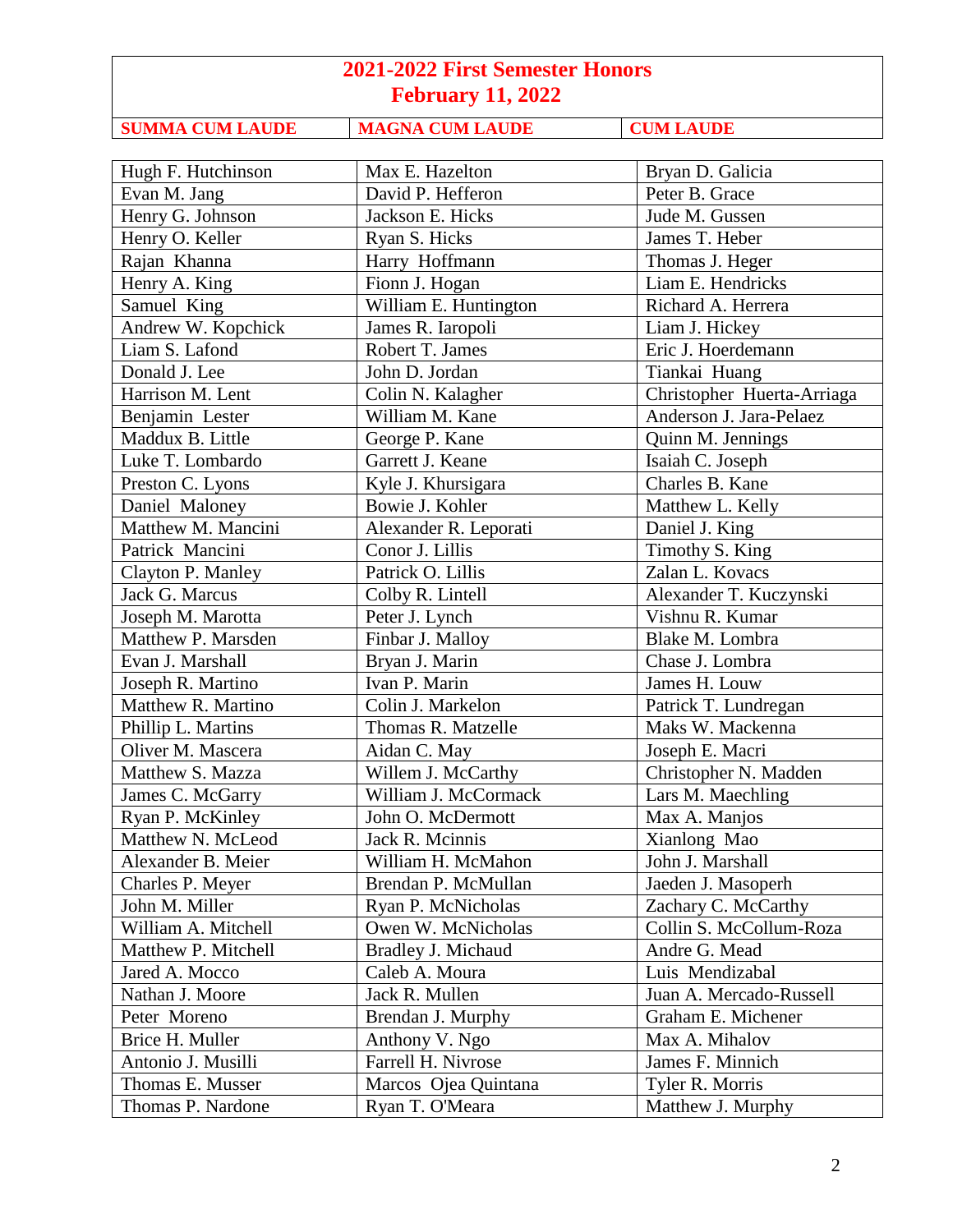**SUMMA CUM LAUDE MAGNA CUM LAUDE CUM LAUDE** 

| Brennan J. Newcomb        | Dereck F. Ovalle Polanco | John C. Murphy         |
|---------------------------|--------------------------|------------------------|
| Ryan Oates                | Erick G. Pacheco         | Aiden Nishiyama        |
| Daniel M. O'Donoghue      | Ethan Passanante         | Holden A. Norman       |
| Ryan D. Oshinskie         | Thomas Perrotta          | Colin M. O'Brien       |
| Cameron J. Petrelli       | Logan J. Petraglia       | Kevin J. Orban         |
| Lorenzo J. Pino           | John J. Pezzimenti       | Matthew Pan            |
| Anthony J. Preisano       | Peter Pigliucci          | Luciano F. Paoletta    |
| Ryan M. Preisano          | Nicholas Posada          | Christopher Passanante |
| William M. Reidy          | Jakub J. Poznanski       | Robert J. Patrignelli  |
| James H. Reilly           | Michael C. Prendergast   | Angel G. Perez         |
| Brooks J. Reynolds        | Grayson J. Preschlack    | Alexander W. Petrides  |
| Christopher J. Rhodes     | Leon D. Protiva          | Caden C. Piselli       |
| Luke T. Richards          | Petr E. Protiva          | Stephen P. Polizzi     |
| Jack C. Richter           | Joseph R. Queenan        | Leo J. Powilatis       |
| Sebastián Rodriguez       | Griffin J. Ramirez       | Michael L. Queenan     |
| Michael J. Rothberg       | Conner R. Reid           | Dustin L. Ranciato     |
| Robert E. Rotondo         | John G. Reidy            | Cameron C. Raney       |
| Patten B. Royal           | Ryan S. Riccio           | William T. Redgate     |
| Louis A. Salazar          | Michael Roney            | Jack G. Reiling        |
| Aksel J. Sather           | Grant F. Roper           | Leonardo Rivera        |
| John J. Schachinger       | Jason J. Rotunno         | Kyler W. Robinson      |
| Craig J. Sheehan          | Thibaud E. Rubin         | Jack M. Rogan          |
| Chengyi Shen              | Sean J. Salafia          | Sean M. Rogers         |
| Ryan H. Smith             | Jan M. Salafia           | Nicholas R. Rotondo    |
| Samik Soi                 | Brando L. Savi           | Lucas C. Rotunno       |
| William L. Stauder        | Thomas A. Scholl         | Matthew Samuelson      |
| Beckett C. Stenz          | Joshua Schumacher        | Charles E. Santa       |
| Owen G. Tharrington       | Timothy J. Spahn         | Thomas P. Schindler    |
| <b>Emmett T. Tolisano</b> | Harrison J. Spangler     | Douglas J. Seyfried    |
| Connor B. Towle           | Jonathan D. Straker      | Luke P. Shannehan      |
| Spencer C. Trautz         | Lucas C. Swarowsky       | Timothy C. Shannehan   |
| Luke J. Trench            | Daniel S. Tack           | Jacob A. Small         |
| Daniel J. Tristine        | Joseph A. Terral         | Preston S. Smith       |
| Brandon Ukehaxhaj         | Ethan W. Tracey          | Lander M. Sotil        |
| Luke G. Van Dussen        | Henry K. Tymniak         | Quinn J. Stengrim      |
| Ralfs Viguls              | Mark W. Valus            | Michael E. Stevenson   |
| Ryan J. Voytek            | Brendan M. Vinoski       | Benjamin D. Stokes     |
| Chi Long Wen              | Charles P. Wainwright    | Axel Tabaschek         |
| Charles E. Wiele          | Thomas C. Warnock        | Justin K. Tayman       |
| Aidan K. Willkehr         | Riley M. White           | Gavin Q. Toscano       |
| Hudson T. Wingate         | Chase G. Wingate         | Robert C. Upton        |
| Samuel L. Woody           | Timothy J. Wong          | Brennan G. Valenzuela  |
| Winston Wu                | Hayden Young             | Nicolas E. Vittoria    |